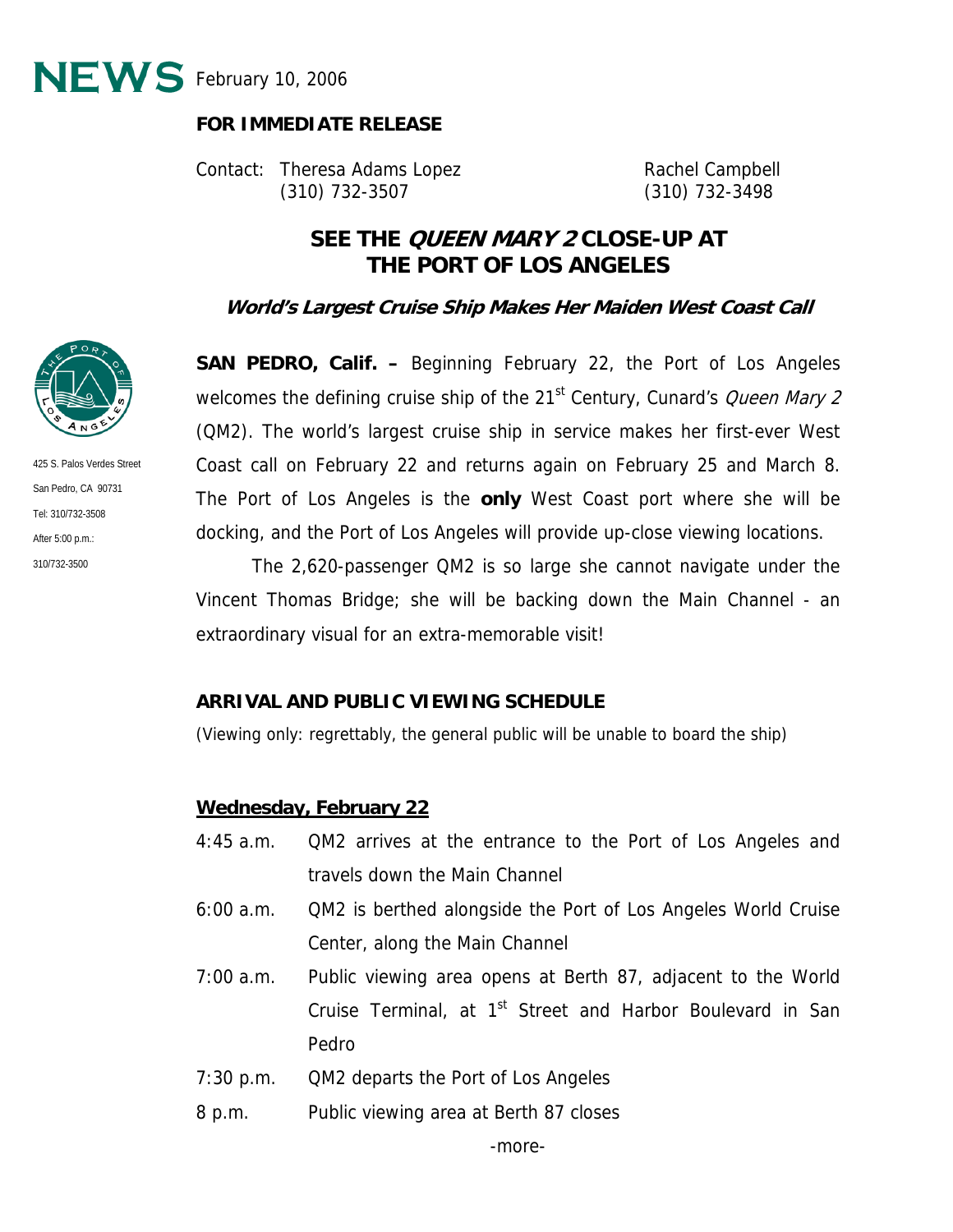### **QM2 at the Port of Los Angeles**

### **2-2-2**

#### **Saturday, February 25**

- 4:00 a.m. QM2 arrives at the Port of Los Angeles World Cruise Center, along the Main Channel
- 7:00 a.m. Public viewing area opens at Berth 87, adjacent to the World Cruise Center, at 1<sup>st</sup> Street and Harbor Boulevard in San Pedro
- 3-4:00 p.m. Departure celebration with music, commemorative items, a full Fireboat escort and fanfare! **This is the main Queen Mary 2 celebration at the Port of Los Angeles.**
- 4:00 p.m. QM2 departs
- 5:30 p.m. Public viewing area at Berth 87 closes

#### **Wednesday, March 8**

- 4:45 a.m. QM2 arrives at the entrance to the Port of Los Angeles and travels down the Main Channel
- 6:00 a.m. QM2 is berthed alongside the Port of Los Angeles World Cruise Center, along the Main Channel
- 7:00 a.m. Public viewing area opens at Berth 87, adjacent to the World Cruise center, at 1<sup>st</sup> Street and Harbor Boulevard in San Pedro
- 4:00 p.m. QM2 departs the Port of Los Angeles
- 4:30 p.m. Public viewing area at Berth 87 closes

### **SPECIAL MEDIA OPPORTUNITIES**

#### **Wednesday, February 22**

- 6:00 a.m. Morning news stand-ups available at Berth 87
- 1:00 p.m. Media tours of the QM2 and interviews with key Cunard and Queen Mary 2 staff available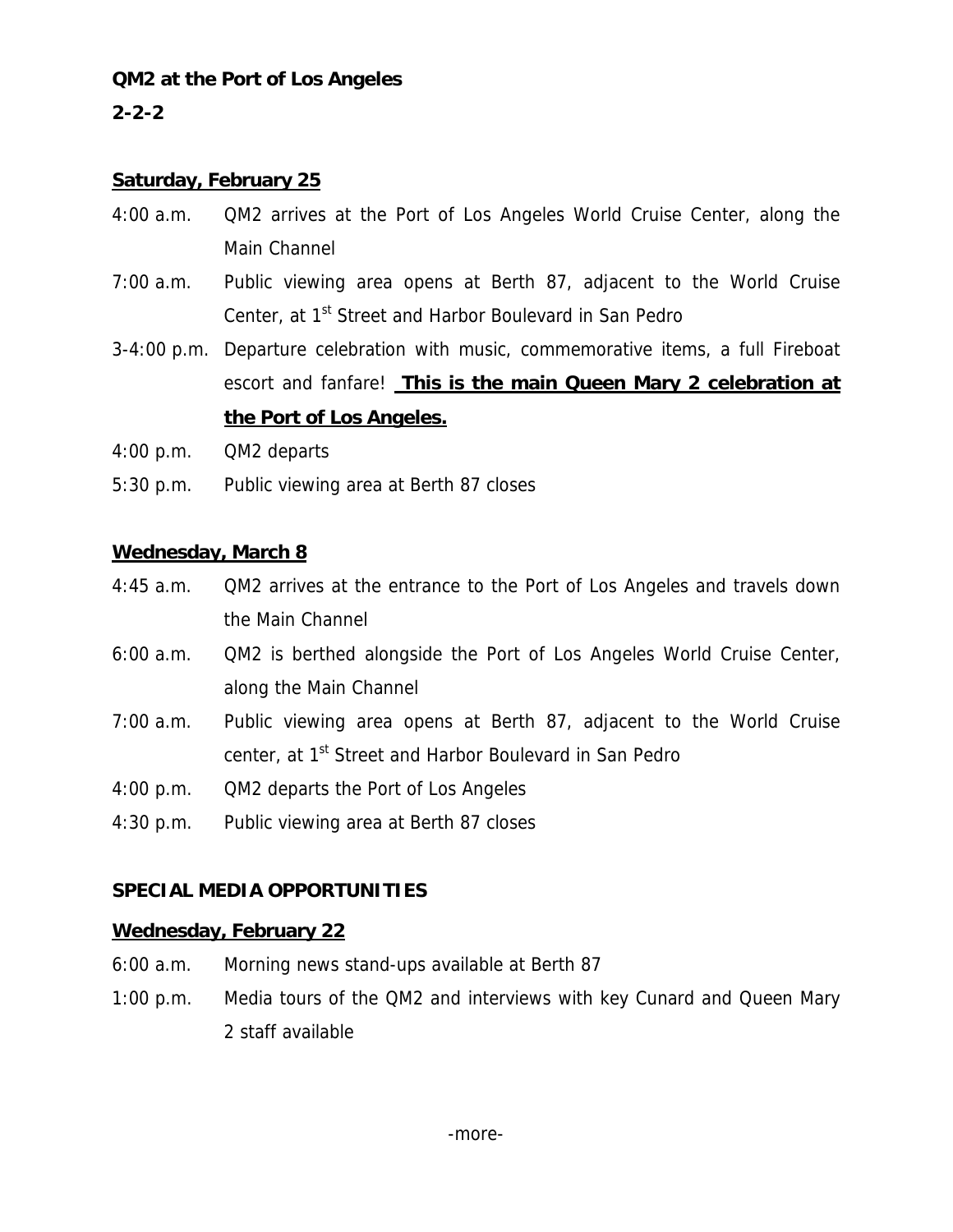### **QM2 at the Port of Los Angeles**

## **3-3-3**

### **Saturday, February 25**

3:30 p.m. Media boat available to capture the spectacle of the QM2 departing with full fanfare and crowds of onshore visitors (credentialed press only, RSVP mandatory to 310-732-3507)

## **PUBLIC VIEWING LOCATIONS**

# **While at dock…**

**Berth 87**  1<sup>st</sup> Street and Harbor Boulevards free parking

## **SS Lane Victory (Eastern end of the Cruise Ship Promenade)**

Berth 93C Swinford Street and Harbor Boulevard under the Vincent Thomas Bridge first hour free parking, \$1 per hour after

## **Harbor Parkway Promenade**

Along Harbor Boulevard From Swinford Street to 5<sup>th</sup> Street

## **During arrival and departure…**

**Berth 87**  1<sup>st</sup> Street and Harbor Boulevards free parking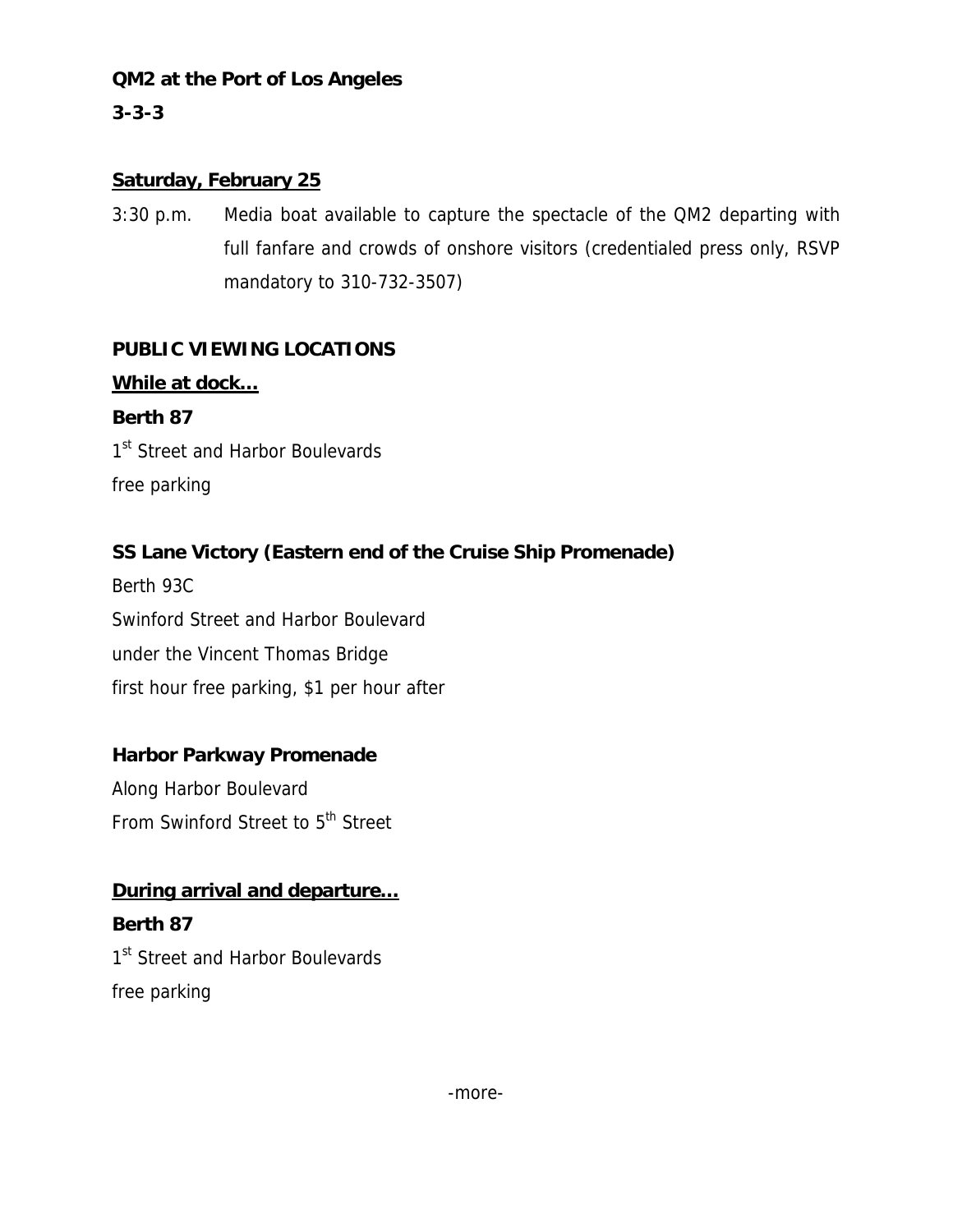**QM2 at the Port of Los Angeles 4-4-4** 

## **SS Lane Victory (Eastern end of the Cruise Ship Promenade)**

Berth 93C Swinford Street and Harbor Boulevard under the Vincent Thomas Bridge first hour free parking, \$1 per hour after

#### **Harbor Parkway Promenade**

Along Harbor Boulevard From Swinford Street to 5<sup>th</sup> Street

### **Los Angeles Maritime Museum Patio**

6<sup>th</sup> Street and Sampson Way free street parking

# **Ports O' Call Village**

1100 Nagoya Way free parking

## **INTERESTING FACTS ABOUT THE QUEEN MARY 2**

\*The QM2's Maiden voyage began on January 12, 2004 when she sailed from Southampton to Ft. Lauderdale.

\*The ship is too large to turn around in the Port of Los Angeles' Main Channel, as other cruise ships do, and is too large to fit under the Vincent Thomas Bridge. The Queen Mary 2 will come in through Angels Gate, turn around just inside the gate, and travel backward down the Main Channel to dock at Berth 91/92 at the World Cruise Center.